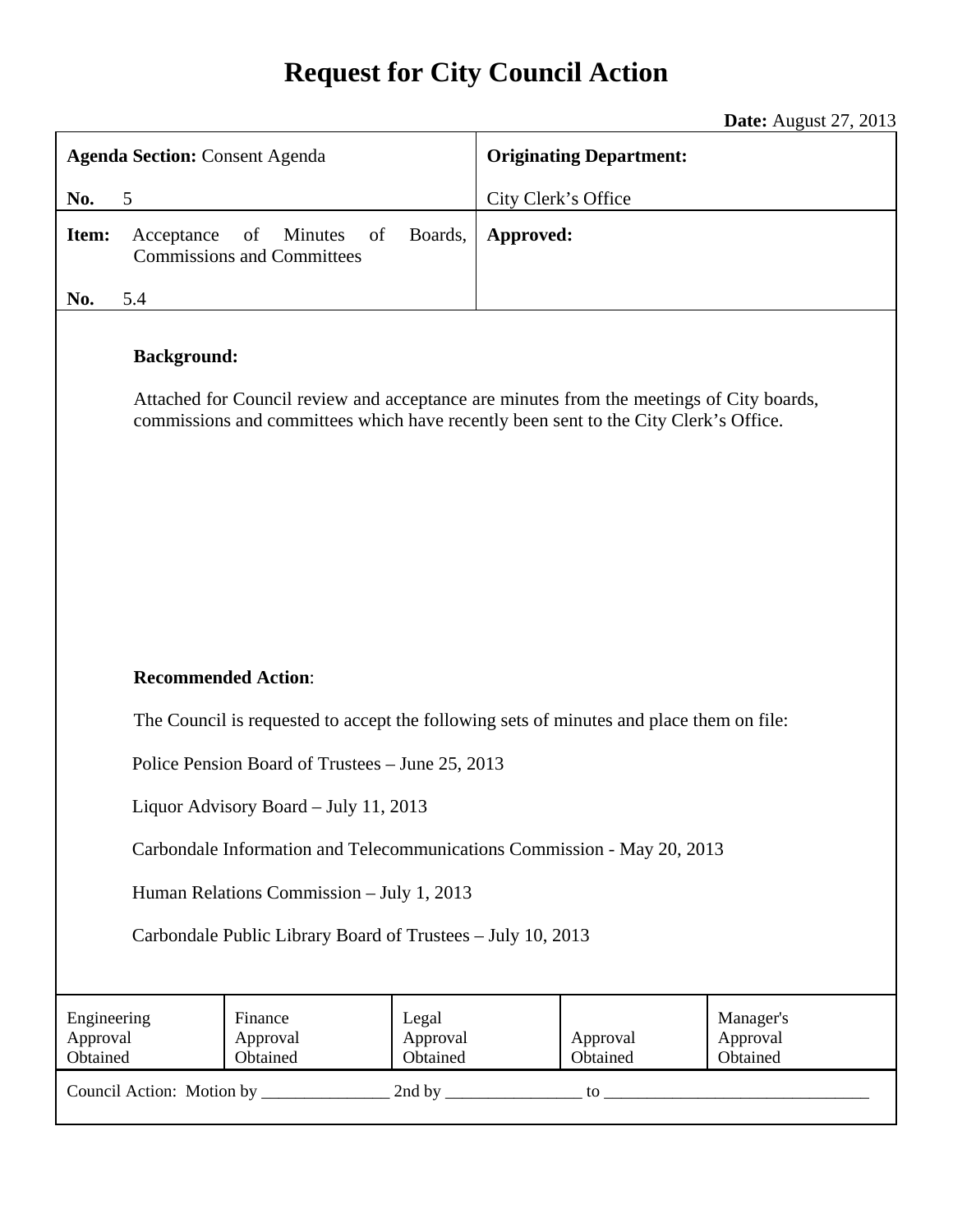## *CITY OF CARBONDALE POLICE PENSION BOARD OF TRUSTEES MINUTES OF JUNE 25, 2013 PRESENTED JULY 23, 2013*

*Call to Order*: Meeting called to order by Goddard at 1:30 p.m.

*Members Present***:** Mark Goddard, Tony Williams, Don Ursini, Paul Echols, Marvin Voss *Guests:* Becky Applegate, Christal O'Guinn *Absent*: None

#### *Minutes of Previous Meeting*:

Motion made to accept the Minutes of May 28, 2013. (Goddard) $(2<sup>nd</sup>$  Echols) Motion carried.

*A. Corrections:* None

*B*. *Omissions*: None

#### *Treasurer's Report:*

Don presented the Treasurer Report. Motion made to accept the Treasurer's Report (Goddard) (2<sup>nd</sup> Williams). Motion carried.

#### *Unfinished Business*:

Rules and Regulations Manual – Goddard continues to work on proposed language changes. Everyone should bring corrections or change requests to the next Board meeting.

#### *New Business:*

The forms for disability applications need to be updated.

The Court ruled in the Pension Board's favor in the Vaughn litigation. The Vaughn disability litigation has not been ruled on yet.

#### *Open Floor Comments*: None

Motion to adjourn. (Goddard) (2<sup>nd</sup> Echols) Motion carried.

Respectfully Submitted,

Mark Goddard Carbondale Police Pension Board Secretary

MG/clo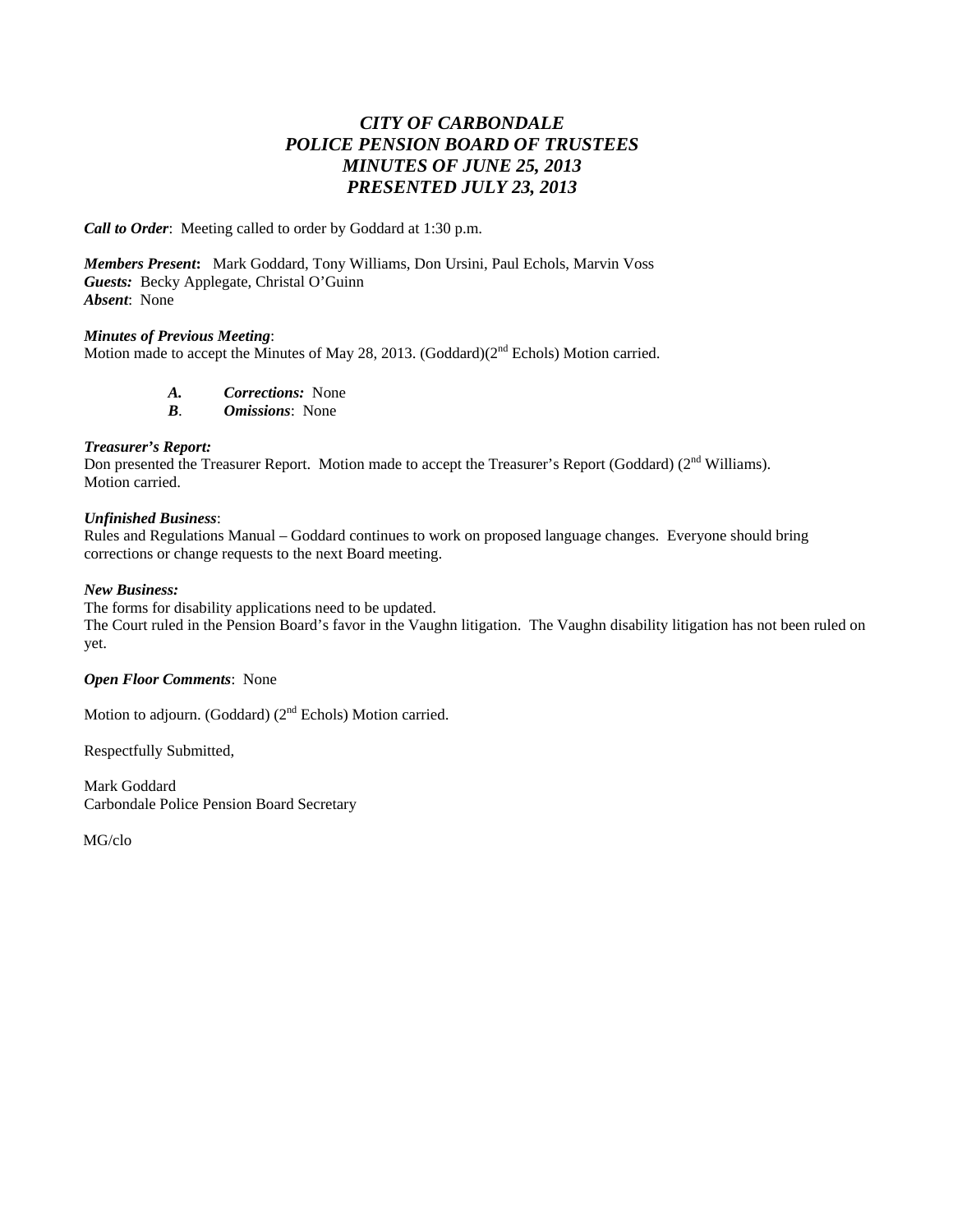

The City of Carbondale's Liquor Advisory Board held a meeting on Thursday, July 11, 2013, in Room 103 of the Carbondale Civic Center, 200 South Illinois Avenue. Chairman Robinson called the meeting to order at 5:31 p.m. with the following-named members of the Board present/absent:

#### **1. Roll Call**

Present: John Mills, Joyce Webb, Tasis Karayiannis, Sarah O'Dell, and Mark Robinson

Absent: Steve Payne and Lorie Allen

A quorum was available to take action on the agenda items. City Staff present for the meeting included City Clerk Jennifer Sorrell, City Attorney P. Michael Kimmel, and Fire Inspector Tom Manis.

#### **2. Approval of Minutes**

J. Mills moved, T. Karayiannis seconded, to approve the minutes from May 16, 2013. VOTE: All voted aye, motion declared carried.

#### **3. Election of Officers**

 J. Webb moved, T. Karayiannis seconded, to retain the current Board officers of John Mills as Vice-Chair and Mark Robinson as Chair. VOTE: All voted aye, motion declared carried.

#### **4. Consideration of an application for a Class F1 liquor license for the Southern Illinois Irish Festival on October 5 and 6, 2013, at Lenus Turley Park**

 John Cotter, as a representative of the Festival Board of Directors, was present to answer the Board's questions. Mr. Cotter indicated there were no anticipated changes from the previous year other than the dates. J. Mills and Mr. Cotter commented on the propensity for rain during the Irish Festival. Mr. Cotter remarked on declining attendance and the lack of younger participants at the Southern Illinois Irish Festival. He noted that this year they would be working with WDBX and Hangar 9 to draw younger attendees.

 MOTION: J. Webb moved, J. Mills seconded, to approve the Class F1 license for the Southern Illinois Irish Festival, pending receipt of all outstanding items. VOTE: All voted aye; motion declared carried.

#### **5. Consideration of an Application for the Transfer of Location for Pinch Penny Liquors from 700 East Grand Avenue to 701 East Grand Avenue**

Greggory Karayiannis was present to answer the Board's questions. Mr. Karayiannis fielded questions regarding the new location and noted that at some point in the future, Pinch Penny Pub might expand the kitchen and rent the front retail space out. He noted that the parking lot was not drawn to scale and that the lot was large enough to turn around a truck and trailer in the lot.

 MOTION: J. Mills moved, J. Webb seconded, to approve the application for the transfer of location for Pinch Penny Liquors to 701 East Grand Avenue, pending receipt of all outstanding items. VOTE: All voted aye with exception to T. Karayiannis abstaining; motion declared carried.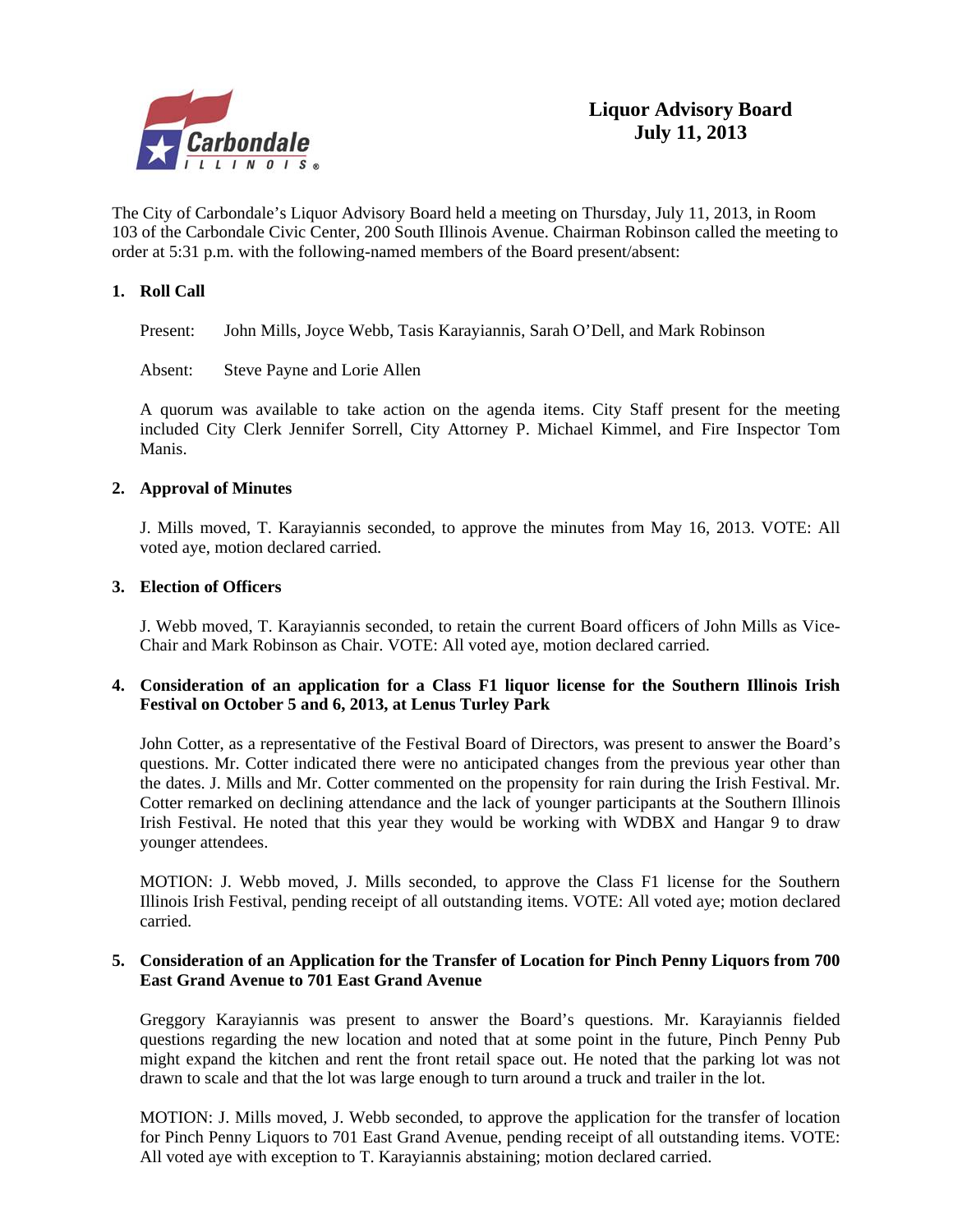#### **6. Consideration of an Application for a Class A1 Liquor License for Larry's House of Cakes, Inc. at 1807 West Main Street**

 Neil, David, and Dale Clayton were present to answer the Board's questions. M. Robinson remarked that it seemed the recipes would have less than 5% alcohol in the product. Neil Clayton indicated that he believed that was true, but was unsure of how to test for that. Mr. Clayton stated that they would like to be able to provide microbrews and regional wines by the glass paired with a dessert. J. Mills asked if the applicant was intending to limit the hours for serving alcohol to a particular time of day or evening. Neil Clayton responded in the negative. J. Webb asked about the seating available and M. Robinson asked about TIPS training. Mr. Clayton responded indicated that five tables were available and that while they were not currently trained, they were aware of the requirement. J. Mills asked about any community members expressing concern about the establishment holding a liquor license. Neil Clayton indicated "no." M. Robinson noted that so long as the dessert products did not exceed 5% alcohol, the only license needed was for wine/beer by the glass. J. Mills remarked that he was aware of some people looking for this very type of experience in the evening. Mr. Clayton noted that he was hoping for an atmosphere similar to Mélange. J. Mills asked the City Clerk if there was anything in the application which would prevent any of the applicants from holding a liquor license and the Clerk responded in the negative. The City Attorney remarked that he had contacted the State about this matter and that they take the premise that if the alcohol is baked and put into icing, they don't consider that alcohol. Mr. Kimmel suggested that if the applicant wished to put together gift baskets, they would need to partner with a holder of a package liquor license. He then noted that there are hours or operation regarding the serving of alcohol. J. Mills asked about the intended hours of operation and Neil Clayton stated that they are currently open until 6:00 p.m., but that they would likely remain open until 10:00 p.m.

 MOTION: J. Webb moved, J. Mills seconded, to approve the application for a Class A1 liquor license for Larry's House of Cakes, Inc. at 1807 West Main Street, pending receipt of all outstanding items. VOTE: All voted aye; motion declared carried.

#### **7. Consideration of Third Quarter Reports from the Police Department, Fire Department, and Building and Neighborhood Services for License Year 2012-2013**

M. Robinson noticed that there were a lot of new places in the report as a result of the Polar Bear weekend. He asked which entity was responsible for conducting the stings. There was discussion between the Board members about the reports. M. Robinson noted improved numbers. T. Karayiannis remarked that the implications of the citations issued for sales to minors versus the underage possession of alcohol were very different.

MOTION: J. Mills moved, J. Webb seconded, to accept the Third Quarter Reports. VOTE: All voted aye; motion declared carried.

 J. Mills shared that after the Public Hearing on Halloween and the discussion as to what the news media would do as a result, when he noted that Channel 3 had run old footage from prior Halloweens, he contacted the station as an individual and not as a representative of the Board. Mr. Mills asked for their assistance in making this venture as successful as possible, noting that they could "make us or break us." He recommended that the City Council address a letter to the media asking them to help by not sensationalizing the event. The Board agreed with Mr. Mills' suggestion.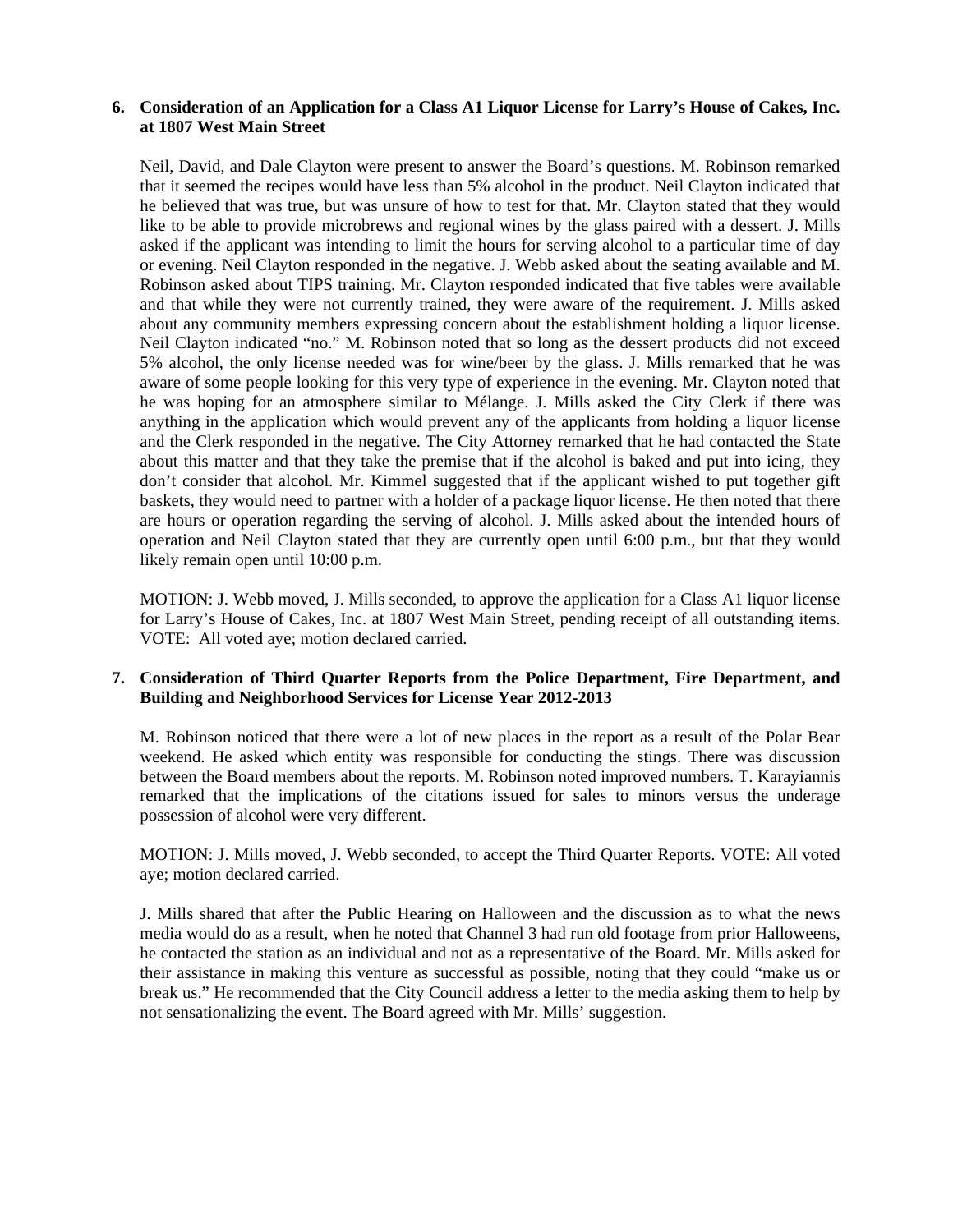# **8. Adjournment**

Meeting adjourned at 6:05 p.m.

Jennifer R. Sorrell, City Clerk Date Approved

\_\_\_\_\_\_\_\_\_\_\_\_\_\_\_\_\_\_\_\_\_\_\_\_\_\_\_\_\_\_\_\_\_ \_\_\_\_\_\_\_\_\_\_\_\_\_\_\_\_\_\_\_\_\_\_\_\_\_\_\_\_\_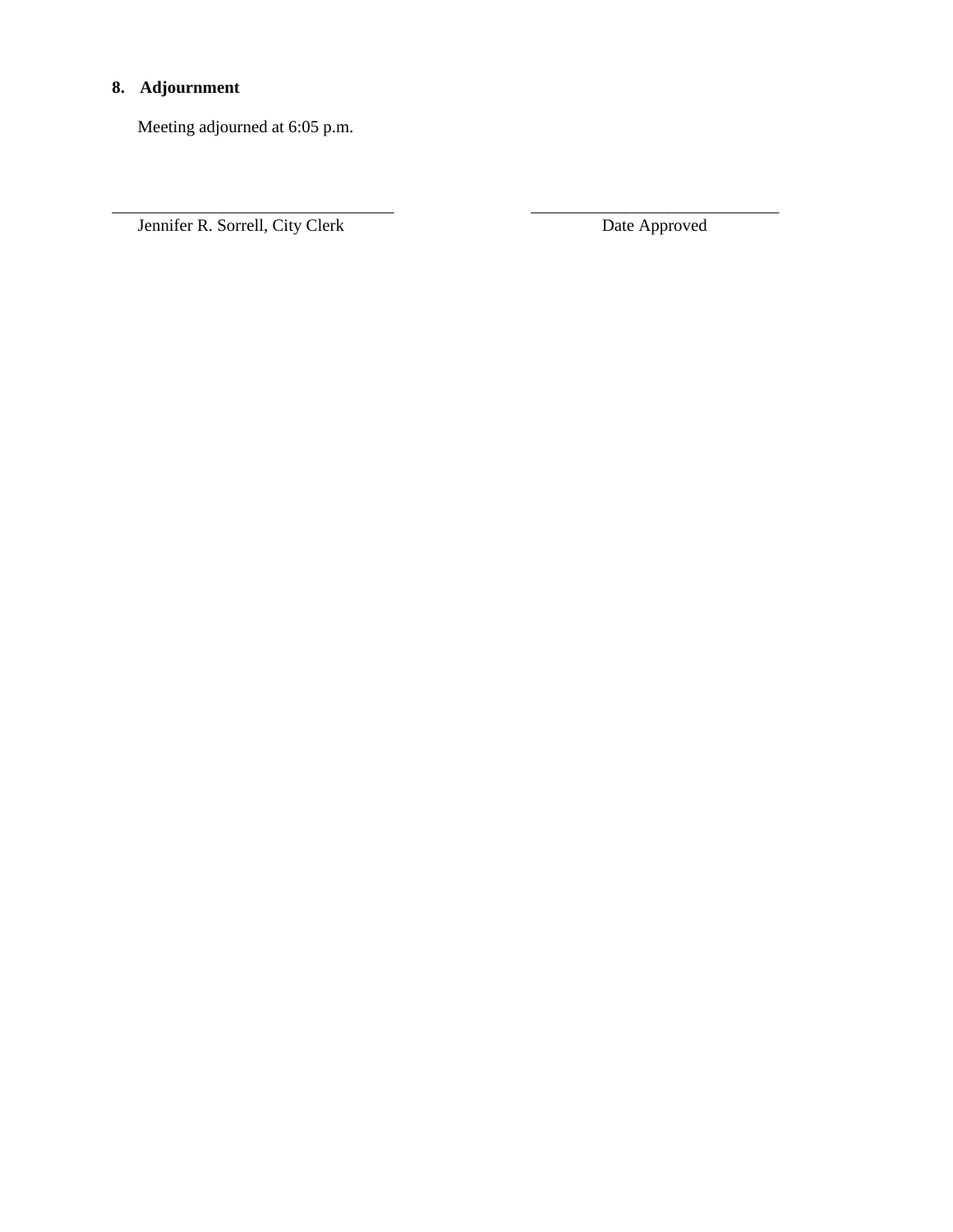#### **MINUTES OF THE CARBONDALE INFORMATION AND TELECOMMUNICATIONS COMMISSION**

May 20, 2013

\_\_\_\_\_\_\_\_\_\_\_\_\_\_\_\_\_\_\_\_\_\_\_\_\_\_\_\_\_\_\_\_\_\_\_\_\_\_\_\_\_\_\_\_\_\_\_\_\_\_\_\_\_\_\_\_\_\_\_\_\_\_\_\_\_\_\_\_\_\_\_\_\_\_\_\_\_

#### Item 1:

Roll Call

Commissioner James Wall Commissioner Jak Tichenor Commissioner Carolyn Snyder Jamie Snyder, Assistant City Attorney

Absent:

Mediacom officials present:

Dale Haney Jeff Brown

Guests present:

Opening:

The Carbondale Information and Telecommunications Commission meeting convened at 6:00 p.m. in Room 112.

#### Item 2: Complaints

No complaints received.

Item 3: Mediacom Update

No updates from Mediacom at this time.

- Item 4: Rate increases and decreases Commissioner Wall asked why Mediacom discloses increases and decreases for items not required by the franchise agreement or State law. Mr. Haney explained that they provide to use for our information.
	- Annual report from Mediacom Jamie Snyder explained that the annual FCC report was attached for discussion. No discussion was had.

Item 6: New Business

 Discussion of Franchise agreement with Mediacom the proposed agreement from Mediacom was discussed and compared to the current agreement. The Commission discussed the lack of an office requirement in the new proposed agreement and the lack of PEG language. It was determined that the Commission wanted to work from what we have as opposed to starting over with a new agreement that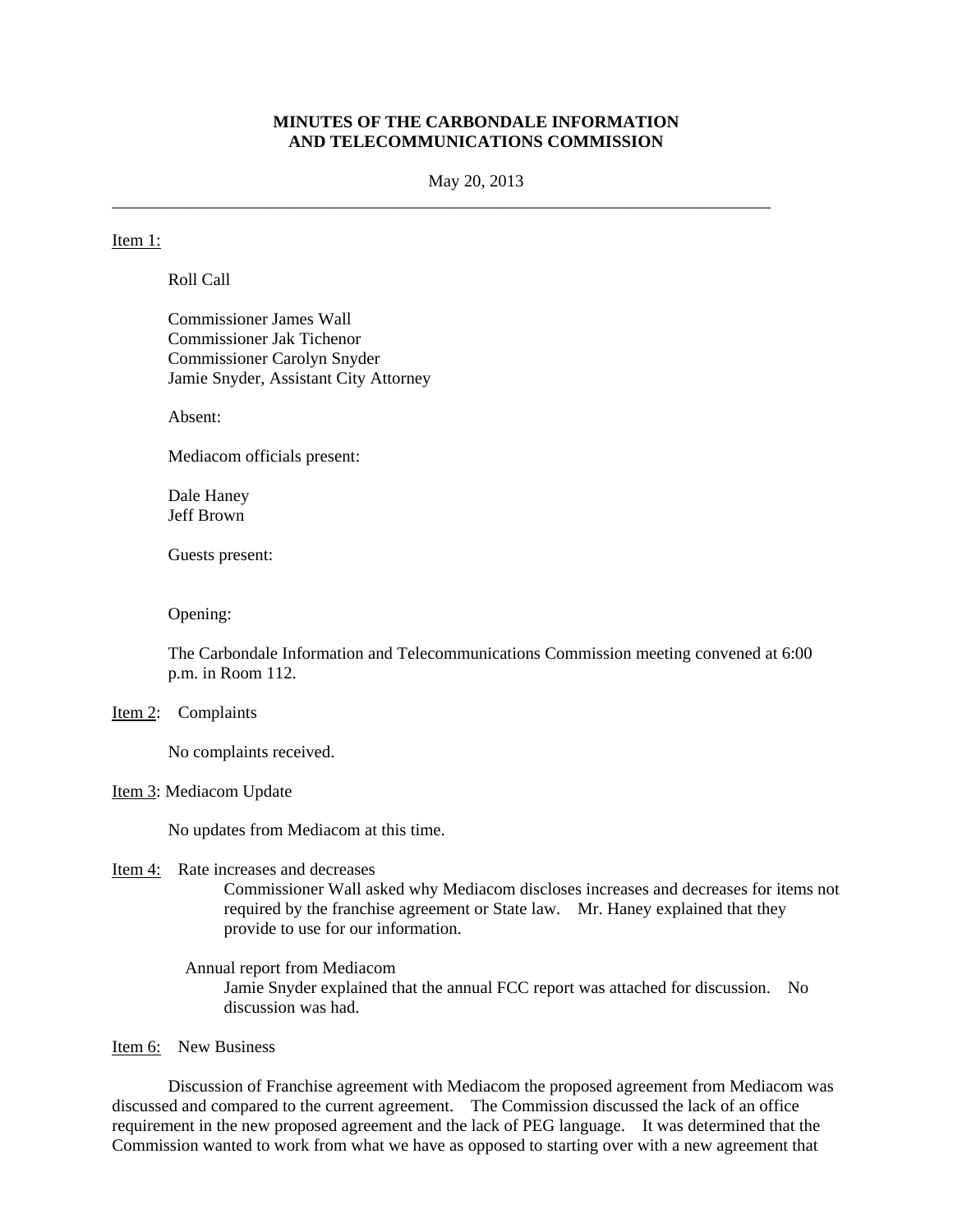contained none of the language from the previous agreement.

#### Next Meeting:

The next meeting is set for June 24, 2013 at 6:00 p.m.

## Closing:

Commissioner Tichenor moved to adjourn, Commissioner Wall seconded the motion. The motion passed by a 5-0 vote and the meeting was adjourned at 7:30 p.m.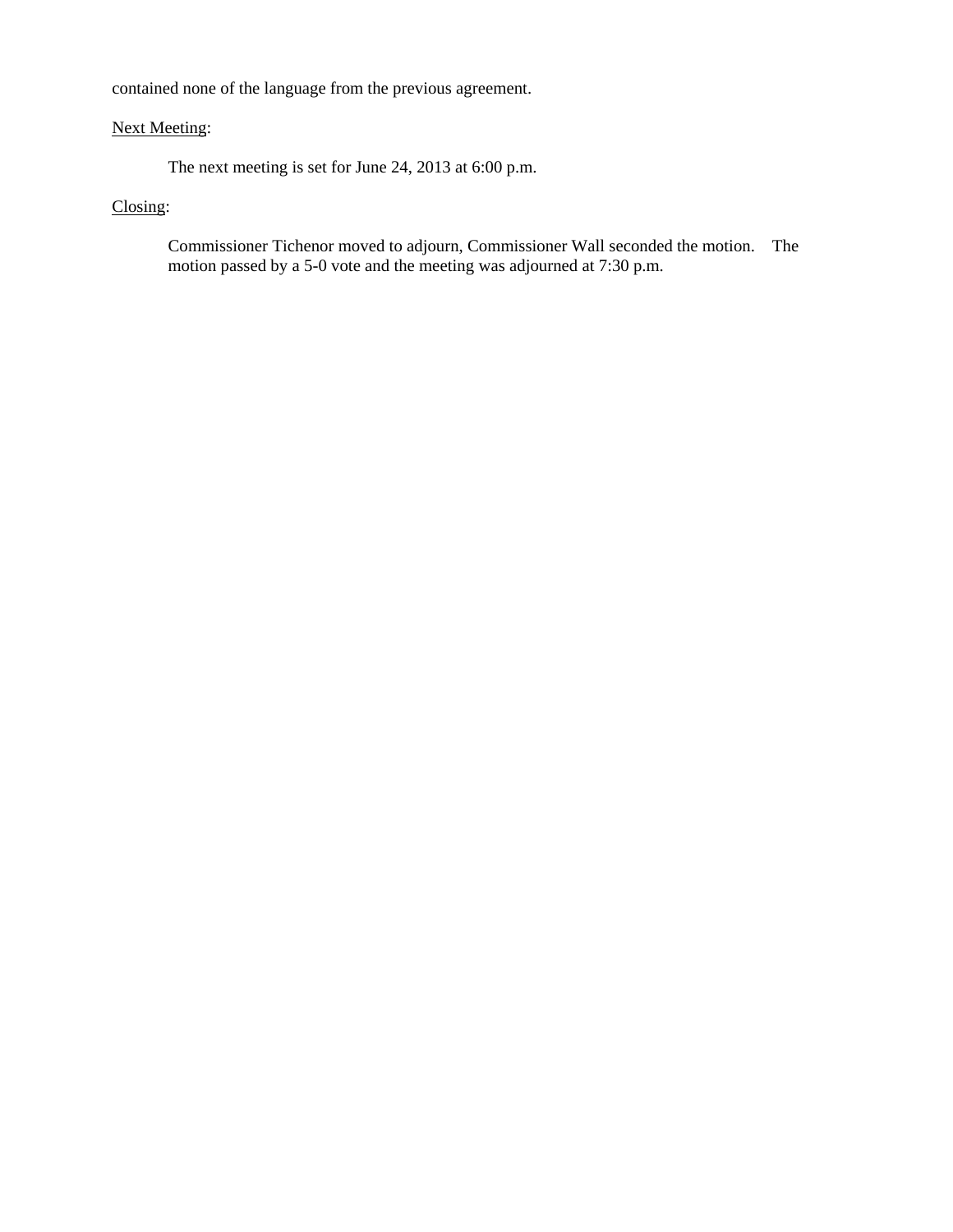

**Commissioners Present:** Lauren Bonner, Joseph Brown, Peg Falcone, Jerrold Hennrich, Sidney Logwood, Les O'Dell, Dora Weaver

**Commissioners Excused**: Jeraldine Brown, Jovan Gathings

**Commissioners Absent:** Adrian Miller

**Study Circle Staff Present:** Sarah Heyer

**Guests Present:** Eric McMillan, Elius Reed

**Staff Present**: Deborah McCoy, Lieutenant Paul Edwards

#### **Call to Order**

The meeting was called to order by Chair Logwood at 6:30 p.m.

#### **Minutes**

Motion was made by Commissioner Falcone and seconded by Commissioner Joseph Brown to approve the minutes from the June 3, 2013 meeting. Motion carried.

#### **Announcements**

| July $5 - 7$ , 2013: | Sprit of Attucks Homecoming – Carbondale Civic Center and Attucks Park                   |
|----------------------|------------------------------------------------------------------------------------------|
| July 18-21, 2013:    | SIUC Black Alumni Group (BAG) Reunion                                                    |
| July 25, 2013:       | "778 Bullets" – Screening and discussion of the short documentary, Church of the         |
|                      | Good Shepherd United Church of Christ – 515 S. Orchard Drive                             |
|                      | September 4-5, 2013 Veterans & Community Expo – Carbondale Civic Center, co-sponsored by |
|                      | the Veterans Administration and City of Carbondale                                       |

#### **Public Comments**

Mr. Reed stated that he had filed the final report to Illinois State NAACP President George Mitchell regarding the 8/26/12 house party. He commented that, according to information received from SIUC through a FOIA request, there is a decrease in the number of full-time permanent Black employees and Blacks holding tenured positions.

#### **Study Circles Report**

Coordinator Sarah Heyer reported the Neighborhood Action Group met on June 26, 2013, and will not hold meetings during July or August. The group is reviewing its purpose and mission.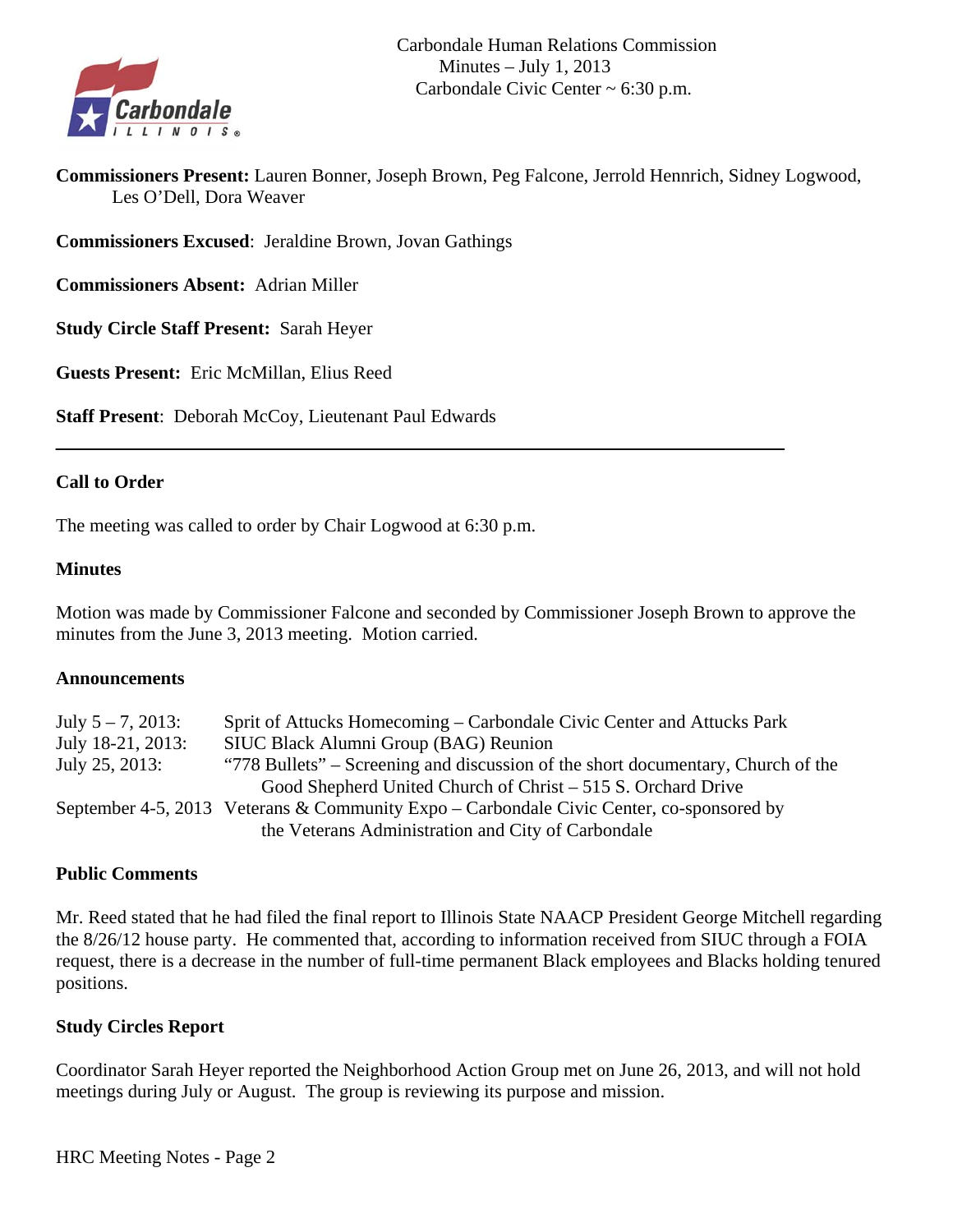## July 1, 2013

Mr. McMillan commented that he visited BNS a couple of months ago and asked whether there were any kinds of programs or resources available to help with neighborhood/homeowner associations. He worked with neighborhoods and associations in Danville and it was a positive way to get citizens involved. He encouraged BNS to focus on promoting neighborhood associations as a way to get people engaged and involved in city/municipal government. Other cities have transient student populations, e.g. Bowling Green, KY, Madison, WI, but are still successful. He indicated that he had read the goals and objectives set forth as part of the budget document and was not impressed. The goals are very broad and general. Objectives and goals are easier to accomplish when they are SMART (simple, measurable, acceptable, realistic, and timely).

## **Non-Violent Carbondale Project Progress Report**

No report from the group. A meeting will be held on July 18, 2013, 4:00 p.m. at the Carbondale Public Library for the purpose of discussing the October Peace Conference.

## **Old Business**

## Law Enforcement Reports:

Letter – Mayor and Council: Motion was made by Commissioner Hennrich and seconded by Commissioner Brown to approve the letter to the Mayor and Council regarding requests from law enforcement agencies.

Letter – Carbondale Police Chief: Commissioner Hennrich asked whether the Carbondale Police Department has a policy on investigating complaints to exonerate its police officers. Commissioner Weaver suggested that there be specific requests listing what is required and that a copy be sent to the Mayor, Council, and City Manager. Motion was made by Commissioner Hennrich and seconded by Commissioner Bonner for the HRC to send a letter to the Police Department requesting and simultaneously submitting a FOIA request for the information outlined in the letter. Motion carried.

 HRC Responsibilities, Role, Charges – The Bylaws Committee (Commissioners Hennrich, Gathings, Bonner, Weaver, and Mr. McMillan) was not able to meet during June, but will meet this month and bring recommendations to the next meeting for consideration. Commissioner Hennrich and Ms. McCoy attended the Fair Housing Advocacy Training, co-sponsored by the City and the Illinois Department of Human Rights, on June 27, 2013, at the Civic Center. The training included a discussion on housing discrimination, the processes of filing housing discrimination charges and investigating, the status of integration in Illinois, housing issues in Carbondale, and promoting fair housing.

Continuing the Dialogue – Commissioner Brown commented that he questioned the possibility of sponsoring orientation sessions for underserved communities on campus given the current situation of the Resource Centers and the fact that the Director of the Center for Inclusive Excellence resigned two weeks ago. Commissioner Bonner indicated that she would be willing to move forward with plans for Orientation. Contact persons need to be identified. Commissioner Brown indicated that there should be an ad hoc committee put together to discuss and plan the event which would be held the latter part of August 19. Commissioner Bonner suggested that the Orientation(s) be offered to students in general rather than particular groups.

Following discussion, the Commissioners agreed that Chair Logwood should meet with Mayor Fritzler to discuss the letter to the Mayor and Council, letter to the Carbondale Police Chief, along with the plan for the HRC Bylaws and Orientation for SIUC students.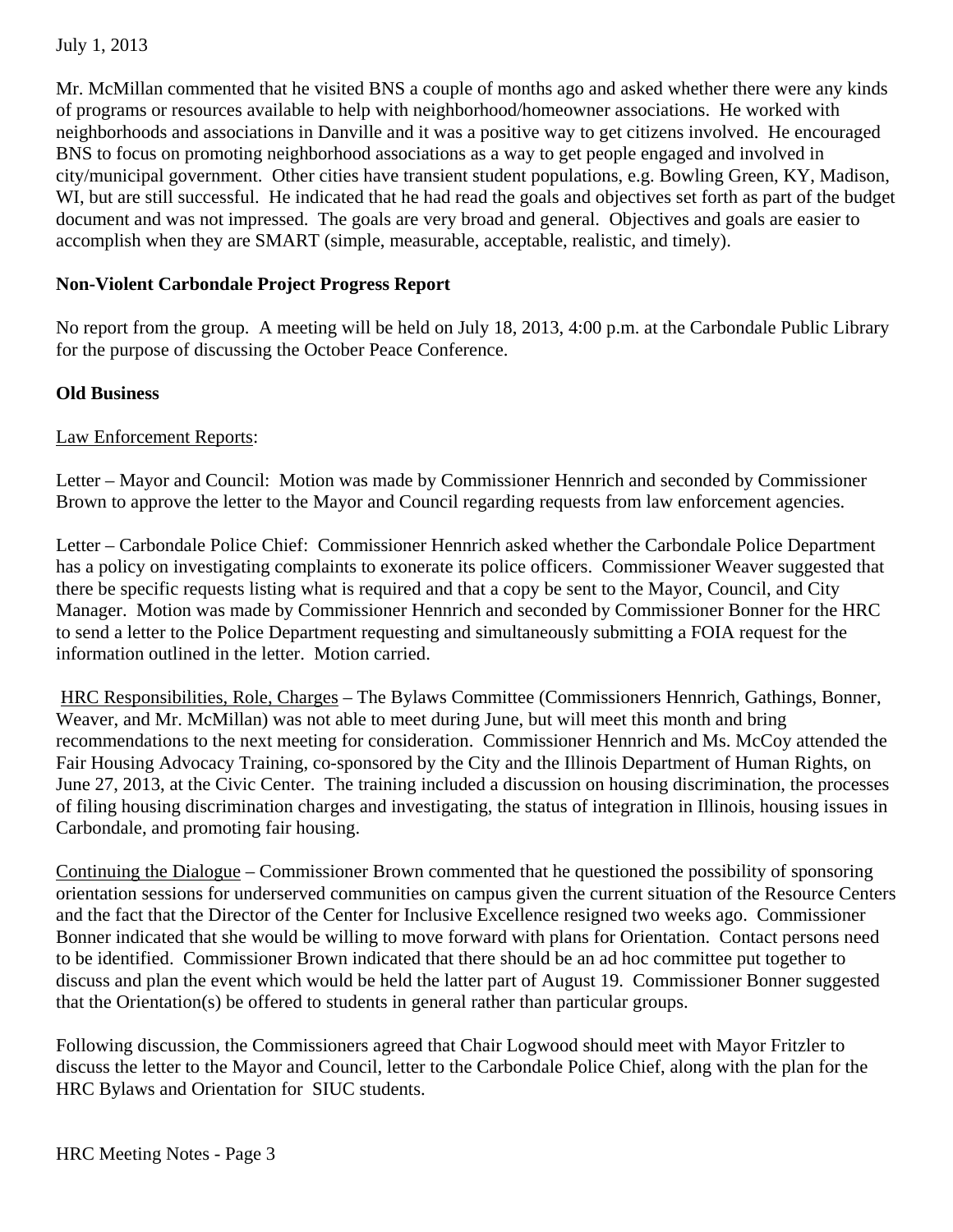July 1, 2013

## **New Business**

Ms. McCoy reported that the Alpha Kappa Alpha Sorority would like the HRC/City to co-sponsor a forum on ending disparities in African American communities facilitated by the Illinois African-American Family Commission. The date being considered is Thursday, September 26, 2013. The schedules of Senator Hunter and Representative Davis are being confirmed. Motion was made by Commissioner Hennrich and seconded by Commissioner Brown for the HRC to co-sponsor the forum. Motion carried.

Commissioner Bonner commented that she will be participating in a Ride Along with the Carbondale Police Department on Friday, July 5.

**Next Meeting**: August 5, 2013

**Adjournment -** There being no further business, the meeting was adjourned.

Recorded by Deborah McCoy \_\_\_\_\_\_\_\_\_\_\_\_\_\_\_\_\_\_\_\_\_\_\_\_\_\_\_\_\_\_\_\_\_\_\_\_\_\_\_\_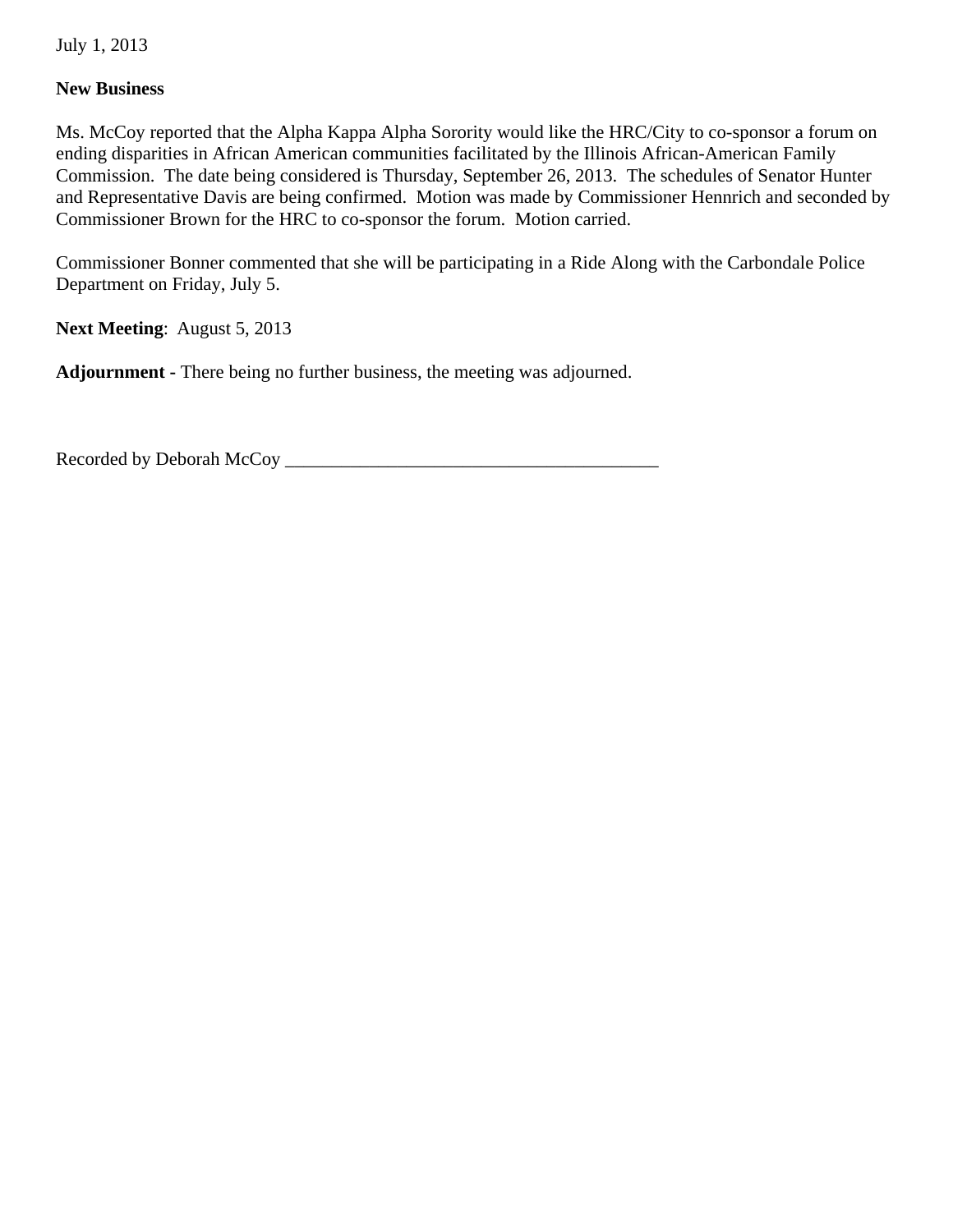## **Carbondale Public Library Board of Trustees** Meeting Room

Wednesday, July 10, 2013 405 West Main St. 4:30 p.m. Carbondale, IL 62901

## **MINUTES**

## **Call to order.**

The meeting was called to order at 4:31 pm

## **Roll call. Present:**

Roland Person, President (1) Philip Brown, Vice President Susan Tulis, Secretary Don Prosser, Treasurer Joyce Hayes Barbara Levine Sharifa Stewart (1)

## **Absent:**

Harriet Simon (1) Julian Pei (1)

The number following the Trustee's name indicates the number of absences this fiscal year.

## **Staff present:**

Diana Brawley Sussman, Library Director

# **Visitors present:**

None.

## **President's report.**

1. Oaths of office taken by Roland Person, Philip Brown, Susan Tulis, Don Prosser, Joyce Hayes and Barbara Levine. Sharifa Stewart took oath at an earlier date. Oaths to be taken at an upcoming board meeting by Julian Pei and Harriet Simon (both absent).

## **Secretary's report.**

1. Approval of the June 12, 2013 minutes. Susan Tulis made a motion to approve the minutes. Joyce Hayes seconded. MOTION passed unanimously.

## **Correspondence and communications.**

1. Letter from the Illinois Library Association (ILA) reviewing the association's successes this year with securing increased grant funding for Illinois public libraries.

2. Library's Bookmark newsletter distributed.

3. Card from resigning Circulation and Finance Manager, Christine Fine, tendering her resignation with regret, as she has accepted a "dream" job with IMRF, although she was very happy working at the library. She thanked the board for the opportunity to work in "a wonderful place."

## **Financial report.**

1. Approval of bills payable up to and including bills due July16, 2013 to August 15, 2013. Philip Brown made a motion to pay bills payable. Susan Tulis seconded. MOTION passed unanimously.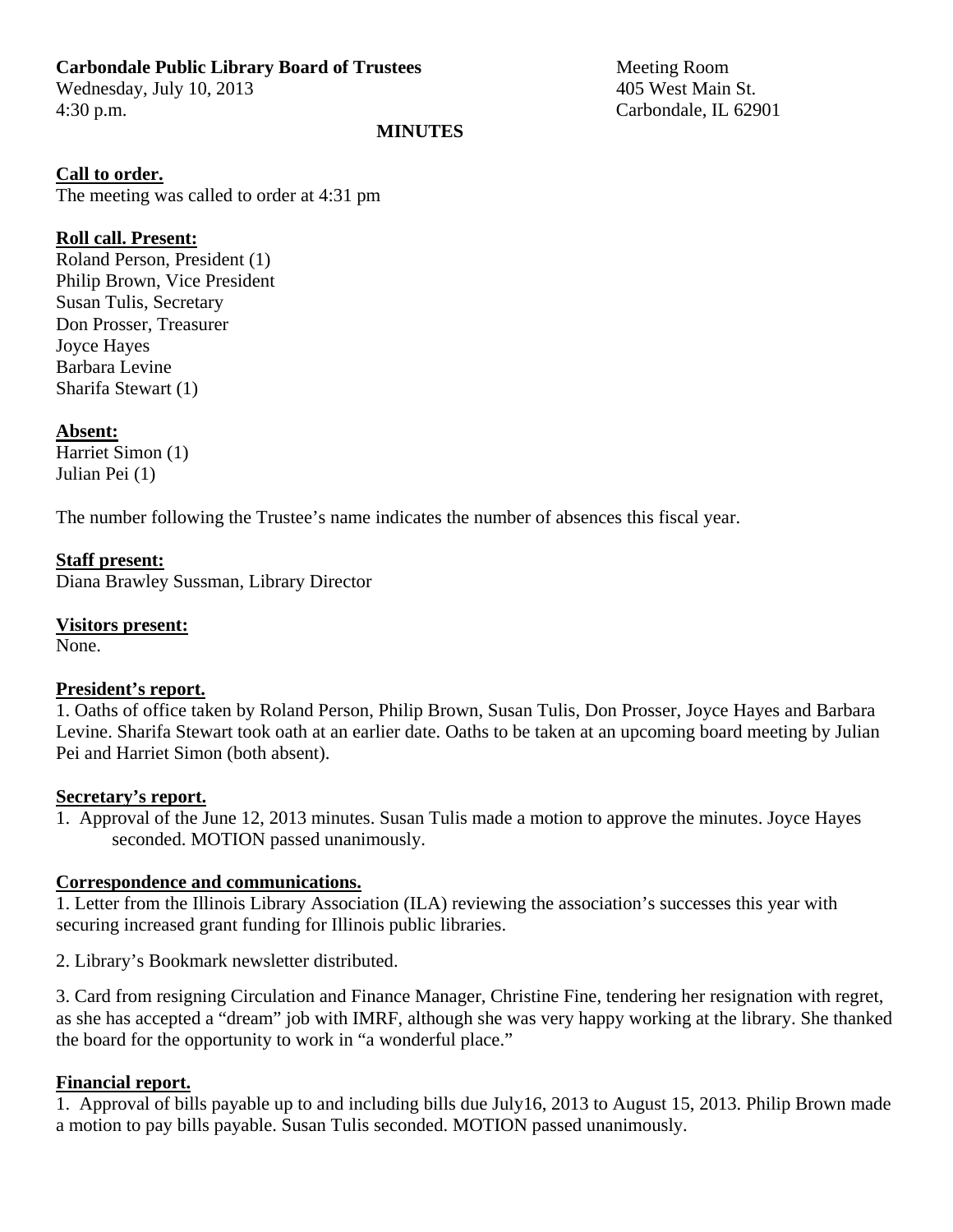# **Carbondale Public Library Board of Trustees** Meeting Room

Wednesday, July 10, 2013 405 West Main St. 4:30 p.m. Carbondale, IL 62901

#### **MINUTES**

2. Acceptance of the financial report for June 2013. The library director reported that the Live & Learn Construction Grant funds had arrived. It was anticipated that the funds may not arrive until December, when the construction project would be well underway, so this will help to ease cash flow problems. The Per Capita grant came early this fiscal year as well. The \$5,000.00 award for Excellence in Library Program has been put into a "compassion fund," which will support similarly themed community programming in the future. The award was for the library's leadership in the 2012 "11 Days for Compassion," which was done in partnership with Nonviolent Carbondale and the Carbondale Human Relations Commission with participation from dozens of local individuals and organizations. The initiative was partly funded through a "Building Common Ground" grant awarded to the library by ALA with funding from the Fetzer Institute. Joyce Hayes made a motion to accept the financial report. Susan Tulis seconded. MOTION passed unanimously.

### **Librarian's report.**

1. Building and grounds maintenance and construction. Barbara Levine made a motion to advertise the invitation to bid for the Live & Learn Grant funded construction project. Joyce Hayes seconded. MOTION passed unanimously. The pre-bid meeting is scheduled to take place at 2:30 pm, July  $25<sup>th</sup>$  in the library meeting room. Board members are welcome, but not required to attend. A necessary HVAC repair to the AC tower may cost \$1,500 - \$2,000 as it may require the system chemicals to be drained and refilled (a two-person, eight hour operation). The library would be without air conditioning during the repair.

2. Conferences. The Director reported on the ILEAD USA Conference. She serves as a mentor to a team from Chicago Public Library working on a digital story archive, and she is learning many new skills in the process. At the ALA conference, the Director received the American Library Association's Excellence in Library Programming Award. At the ceremony it was announced that there were 124 worthy applicants from multiple types of libraries around the nation; the competition was unusually high this year, but the committee's decision to grant the award to the Carbondale Public Library was unanimous.

3. Library statistics. The Director asked the board to please read the library's July newsletter for more about these extremely impressive FY13 annual statistics, and the amazing staff who make this possible: Total number of adult programs this year: 337 (204 last year) Adult program attendance: 1,978 (1,499 last year) Total number of young adult programs: 95 (80 last year) Young adult program attendance: 443 (350 last year) Total number of children's programs: 159 (120 last year) Children's program attendance: 2,632 (2,726 last year) Total number of library programs: 591 (404 last year) Total library program attendance: 5,053 (4,575 last year)

4. Discussed the resignation of Christine Fine, Circulation and Finance Manager. It seemed unfeasible to find someone else with a library background and strong financial qualifications, so the position's responsibilities have been divided. Lynette Miller has agreed to become the Circulation Manager. She has many years of experience, and often steps up when leadership is required. We are currently searching for a Finance Manager. Don Prosser made a motion to thank Christine Fine for her service. Susan Tulis seconded. MOTION passed unanimously.

#### **Committee reports.**

1. The Personnel Committee will check their calendars and set meeting date(s) for the committee to determine review questions (if necessary), and to review the Director.